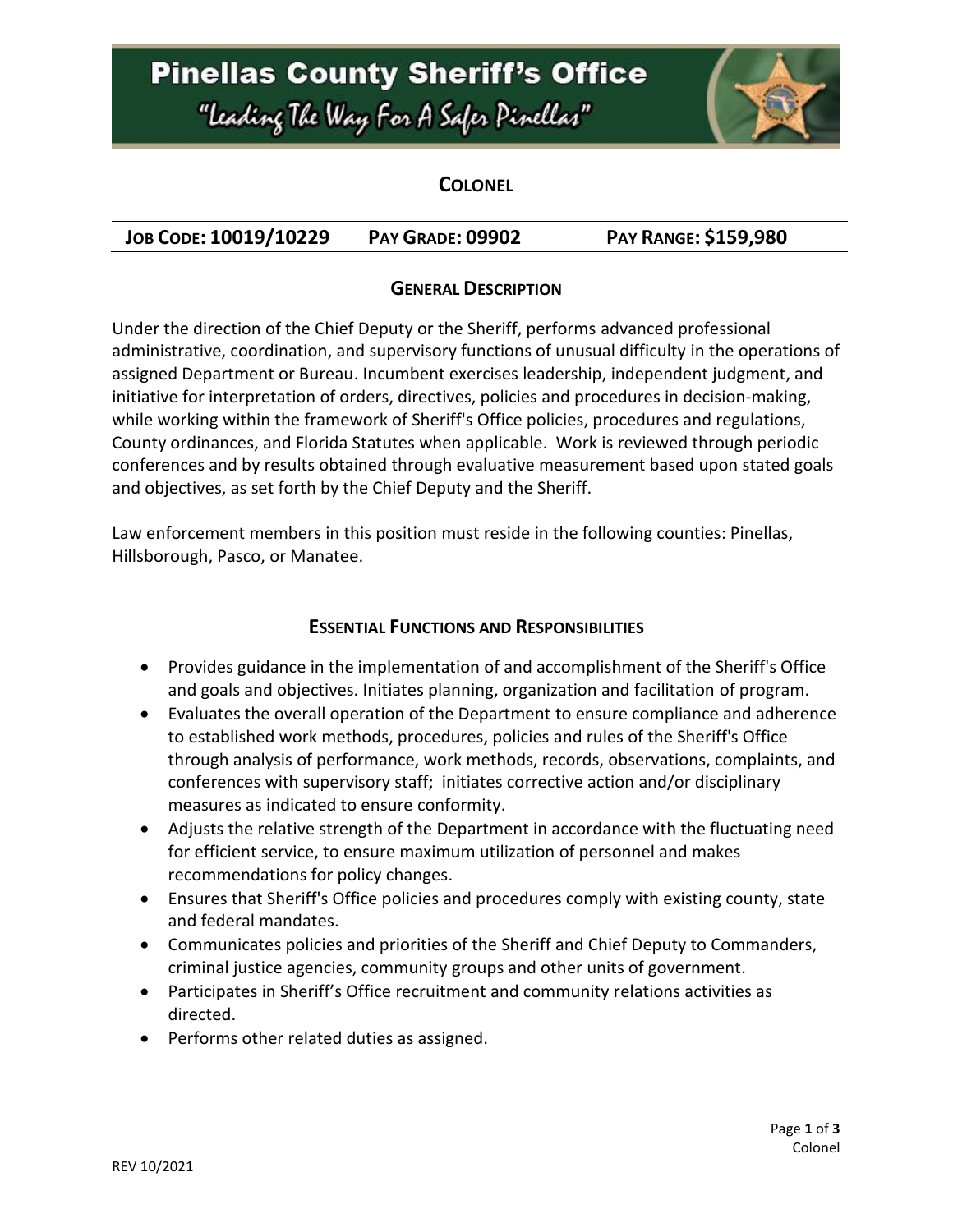### **Pinellas County Sheriff's Office**

# "Leading The Way For A Safer Pinellar"



### **QUALIFICATIONS**

- Bachelor's degree with a major in law enforcement, public administration, business administration, or a related field from an institution accredited by an accrediting body recognized by the U. S. Dept. of Education.
- And experience in law enforcement and/or corrections to include a minimum of five (5) years of administrative experience.
- OR equivalent combination of education and experience.
- Certification of completion of correctional or law enforcement training as required by the State of Florida.
- Meet requirements and standards of the Florida Criminal Justice Standards and Training Commission as authorized by F.S.S. 943.13.
- Must possess a valid Florida Driver's License.

### **KNOWLEDGE, SKILLS, AND ABILITIES**

- All of the knowledge, skills, and abilities required of a Major.
- Knowledge of General Orders, Standard Operating Procedures, Command Staff Emergency Manual, and Florida Model Jail Standards.
- Ability to exercise the judgment, decisiveness, and creativity required in critical and/or unexpected situations that are exceptionally high risk to the organization.
- Knowledge of law enforcement, corrections, and criminal justice principles and practices.
- Knowledge of the principles and practices of management and supervision.
- Ability to direct large programs and groups of employees including ability to assume direct command of emergency situations.
- Ability to initiate and facilitate programs and policies.
- Ability to establish and maintain productive working relationships with Sheriff's Office staff, community leaders and other subordinates.
- Ability to speak effectively to community groups.
- Ability to comply with the Drug Free Workplace Act.
- Skill in developing and training subordinate staff to enhance their personal and organizational objectives.

### **PHYSICAL ABILITIES**